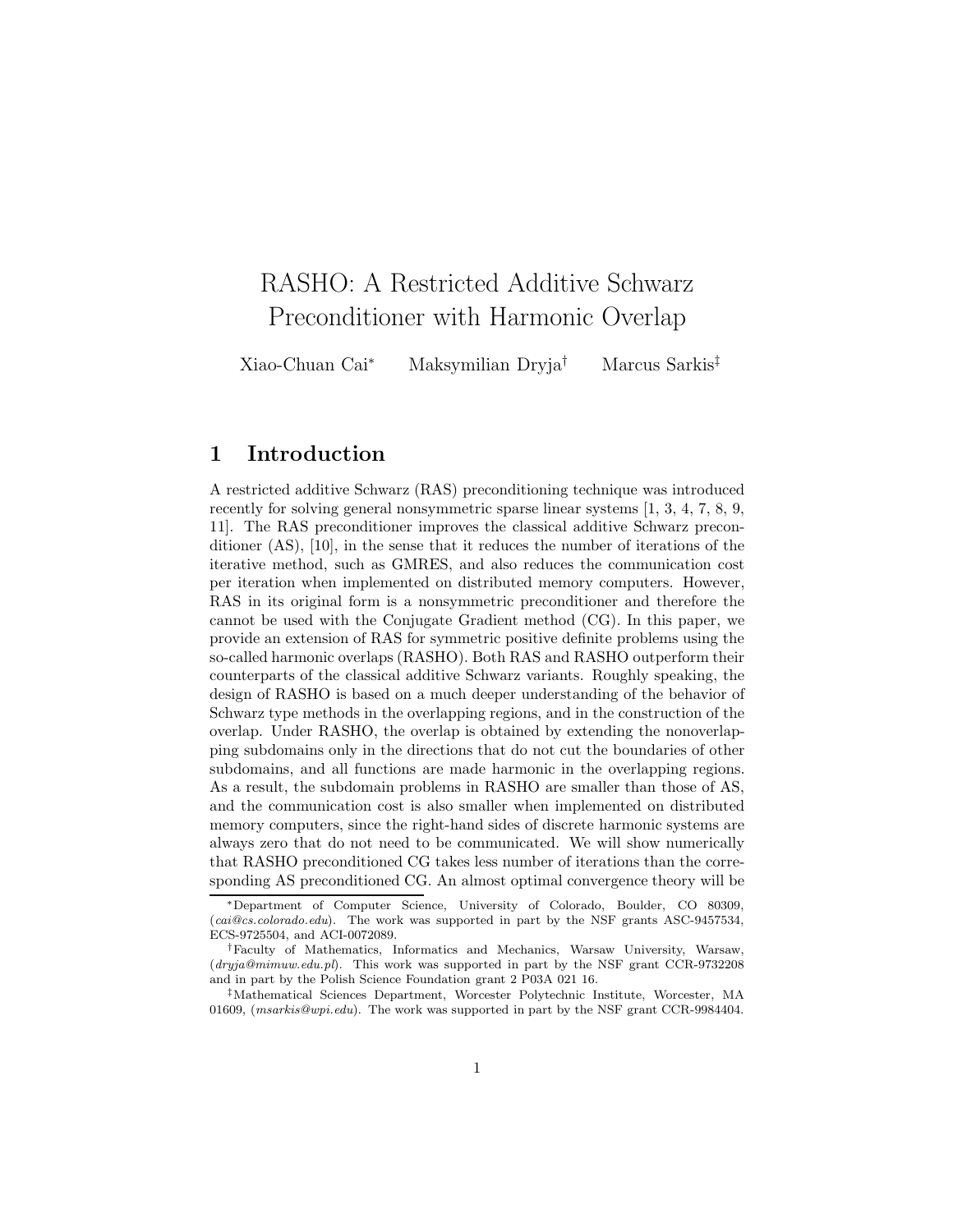presented for the RASHO for elliptic problems discretized with finite element methods.

Recall that the basic building blocks of classical Schwarz type algorithms are the operations of the form  $(R_i^{\delta})^T (A_i^{\delta})^{-1} R_i^{\delta}$ , where  $A_i^{\delta}$  is the subdomain matrix and  $R_i^{\delta}$  is the restriction operator for the extended subdomain (formal definitions will be given later in the paper). The multiplication of the such an operator with a vector,  $v$ , is realized by solving the linear system

$$
A_i^{\delta} w = R_i^{\delta} v \tag{1}
$$

on each extended subdomain. The key idea of RAS is that equation (1) is replaced by

$$
A_i^{\delta} w = \begin{cases} v & \text{inside the un-extended subdomain} \\ 0 & \text{in the overlapping part of the subdomain.} \end{cases}
$$
 (2)

Note that the solution of (2) is discrete harmonic in the overlapping part of the subdomain, and therefore carries minimum energy in some sense. In this paper, we further explore the idea of "harmonic overlap" and at the same time keep the symmetry of the preconditioner.

The algorithm to be discussed below is applicable for symmetric positive definite problems. In order to provide a complete mathematical analysis, we restrict ourselves to the Poisson problem discretized with a finite element method. We consider a simple variational problem: Find  $u \in H_0^1(\Omega)$ , such that

$$
a(u, v) = f(v), \quad \forall \ v \in H_0^1(\Omega), \tag{3}
$$

where

$$
a(u,v) = \int_{\Omega} \nabla u \cdot \nabla v \, dx \text{ and } f(v) = \int_{\Omega} fv \, dx \text{ for } f \in L^{2}(\Omega).
$$

For simplicity, let  $\Omega$  be a bounded polygonal region in  $\mathbb{R}^2$  with a diameter of size  $O(1)$ . The extension of the algorithm and results to  $\mathbb{R}^3$  can be carried out easily. Let  $T^h(\Omega)$  be a shape regular, quasi-uniform triangulation, of size  $O(h)$ , of  $\Omega$ and  $\mathcal{V}(\Omega) \subset H_0^1(\Omega)$  the finite element space consisting of continuous piecewise linear functions associated with the triangulation. We are interested in solving the following discrete problem associated with (3): Find  $u^* \in V$  such that

$$
a(u^*, v) = f(v), \quad \forall \ v \in \mathcal{V}.
$$
 (4)

Using the standard basis functions, (4) can be rewritten as a linear system of equations

$$
Au^* = f.
$$
 (5)

For simplicity, we understand  $u^*$  and f both as functions and vectors depending on the situation.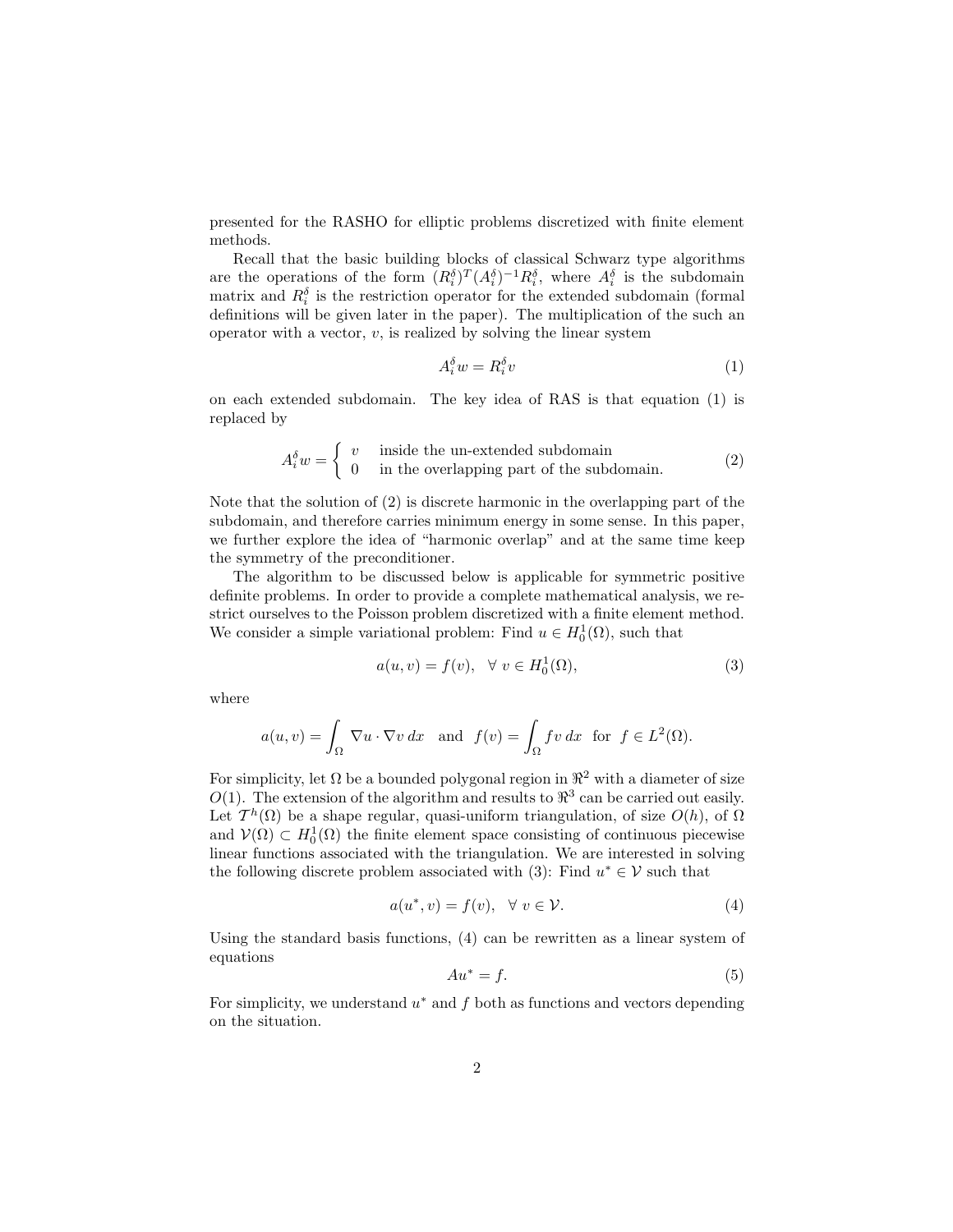## **2 Notations**

Let n be the total number of interior nodes of  $\mathcal{T}^h(\Omega)$  and W the set of the nodes. We assume that a node-based partitioning has been applied and resulted in N nonoverlapping subsets  $W_i^0$ ,  $i = 1, ..., N$ , whose union is W. For each  $W_i^0$ , we define a region  $\Omega_i^R$  as the union of all the elements of  $\mathcal{T}^h(\Omega)$  that have all three vertices on  $W_i^0 \cup \partial \Omega$ . We denote H as the representative size of the subregion  $\Omega_i^R$ . We define the overlapping partition of W as follows. Let  $\{W_i^1\}$  be the one-overlap partition of W, where  $W_i^1 \supset W_i^0$  is obtained by including all the immediate neighboring vertices of the vertices in  $W_i^0$ . Using the idea recursively, we can define a  $\delta$ -overlap partition  $W = \bigcup_{i=1}^{N} W_i^{\delta}$ .  $\delta h$  is approximately the extend of the extension.

We next define a subregion of  $\Omega$  induced by a set of nodes of  $\mathcal{T}^h(\Omega)$  as follows. Let Z be a subset of W. The induced subregion, denoted as  $\Omega(Z)$ , is defined as the union of: (1) the set  $Z$  itself; (2) the union all the open elements (triangles) of  $\mathcal{T}^h(\Omega)$  that have at least one vertex in Z; and (3) the union of the open edges of these triangles that have at least one endpoint as a vertex of Z. Note that  $\Omega(Z)$  is always an open region. The extended region  $\Omega_i^{\delta}$  is defined as  $\Omega(W_i^{\delta})$ . We introduce the subspace

$$
\mathcal{V}_i^{\delta} \equiv \mathcal{V} \cap H_0^1(\Omega_i^{\delta})
$$
 extended by zero to  $\Omega \backslash \Omega_i^{\delta}$ .

It is easy to check that

$$
\mathcal{V} = \mathcal{V}_1^{\delta} + \mathcal{V}_2^{\delta} + \cdots + \mathcal{V}_N^{\delta}.
$$

This decomposition is used in defining the classical additive Schwarz algorithm without a coarse space. Let us define  $P_i^{\delta}: \mathcal{V} \to \mathcal{V}_i^{\delta}$  by

$$
a(P_i^{\delta}u, v) = a(u, v), \quad \forall u \in \mathcal{V}, \quad \forall v \in \mathcal{V}_i^{\delta}.
$$
 (6)

Then, the classical one-level additive Schwarz operator has the form

$$
P^{\delta} = P_1^{\delta} + \cdots + P_N^{\delta}.
$$

Let  $\Gamma_i^{\delta} = \partial \Omega_i^{\delta} \setminus \partial \Omega$ ; i.e., the part of the boundary of  $\Omega_i^{\delta}$  that does belong to the Dirichlet part of the boundary. We define the interface overlapping boundary  $\Gamma^{\delta}$  as the union of all  $\Gamma_i^{\delta}$ ; i.e.,  $\Gamma^{\delta} = \cup_{i=1}^{N} \Gamma_i^{\delta}$ . We then define the following subsets of  $W$ :

- $W^{\Gamma^{\delta}} \equiv W \cap \Gamma^{\delta}$  (interface nodes)
- $W_i^{\Gamma^{\delta}} \equiv W^{\Gamma^{\delta}} \cap W_i^{\delta}$  (local interface nodes)
- $W_{i,in}^{\Gamma^{\delta}} \equiv W^{\Gamma^{\delta}} \cap W_i^0$  (local internal interface nodes)
- $W_{i, cut}^{\Gamma^{\delta}} \equiv W_i^{\Gamma^{\delta}} \backslash W_{i,in}^{\Gamma^{\delta}}$  (local cut interface nodes)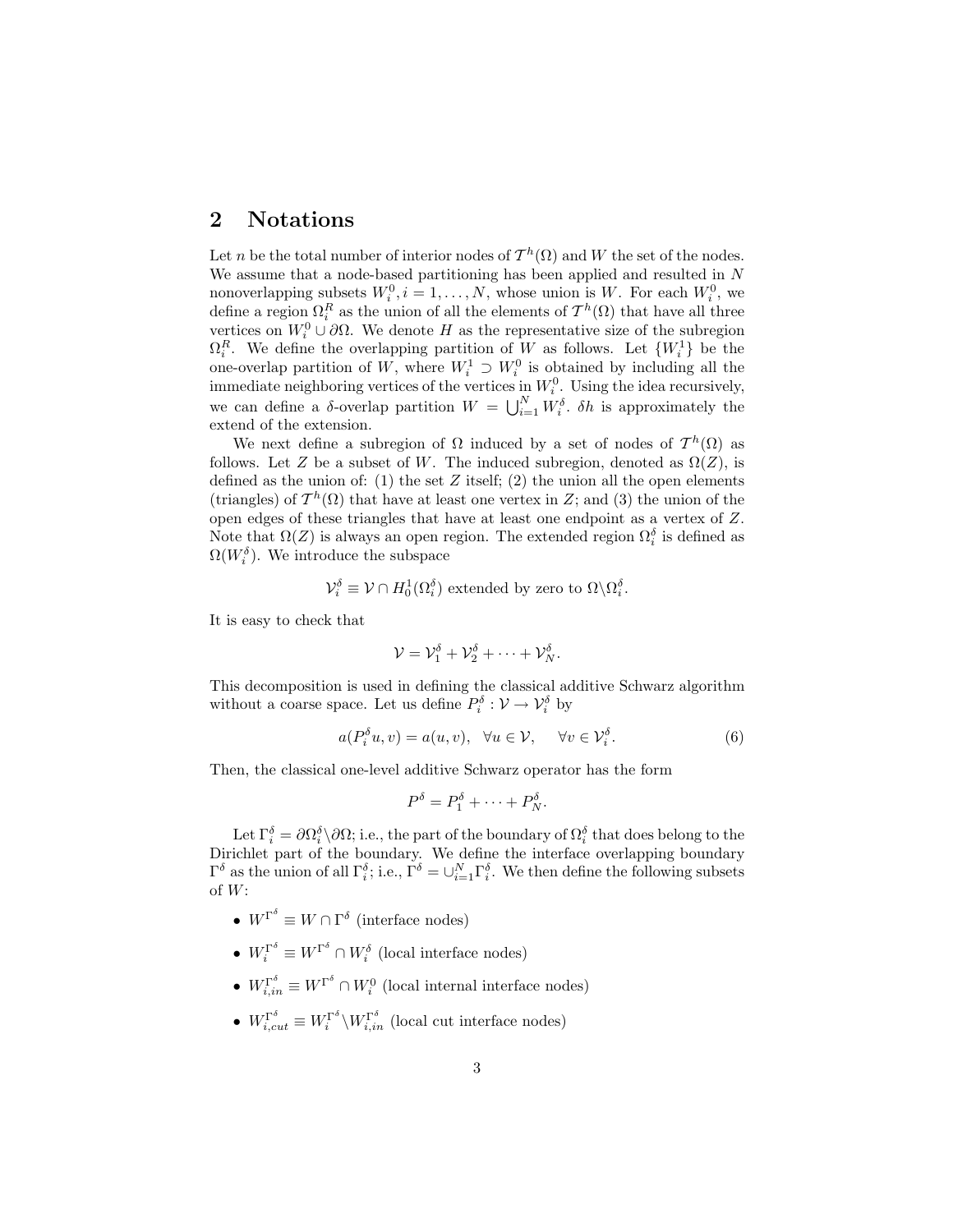- $W_{i,oul}^{\delta} \equiv (W_i^{\delta} \setminus W_i^{\Gamma^{\delta}}) \cap (\bigcup_{j \neq i} W_j^{\delta})$  (local overlapping nodes)
- $W_{i,non}^{\delta} \equiv W_i^{\delta} \backslash (W_i^{\Gamma^{\delta}} \cup W_{i,ovl}^{\delta})$  (local nonoverlapping nodes)
- $W_{i,in}^{\delta} \equiv W_{i,non}^{\delta} \cup W_{i,in}^{\Gamma^{\delta}}$  (internal nodes)

We note that the notions of subdomains, harmonic overlaps, the classification of nodal points can all be defined in terms of the graph of the sparse matrix.

We frequently use functions that are discrete harmonic at certain nodes. Let  $x_k \in W$  be a mesh point and  $\phi_{x_k}(x) \in V$  the finite element basis function associated with  $x_k$ ; i.e.,  $\phi_{x_k}(x_k) = 1$ , and  $\phi_{x_k}(x_j) = 0, j \neq k$ . We say  $u \in \mathcal{V}$  is discrete harmonic at  $x_k$  if  $a(u, \phi_{x_k}) = 0$ . If u is discrete harmonic at a set of nodal points Z, we say u is discrete harmonic in  $\Omega(Z)$ .

Our new algorithm will be built on  $\widetilde{V}_i^{\delta}$  defined as a subspace of  $\mathcal{V}_i^{\delta}$ .  $\widetilde{V}_i^{\delta}$ consists of all functions that vanish on the cuting nodes  $W_{i, cut}^{\Gamma^{\delta}}$  and discrete harmonic at the nodes  $W_{i, \text{out}}^{\delta}$ . Note that the support of the subspace  $\widetilde{\mathcal{V}}_{i}^{\delta}$  is

$$
\widetilde{W}_i^{\delta} \equiv W_i^{\delta} \backslash W_{i, cut}^{\Gamma^{\delta}}
$$

and, since the values at the harmonic nodes are not independent, they can not be counted toward the degree of freedoms. The dimension of  $\widetilde{V}_i^{\delta}$  is  $dim(\widetilde{V}_i^{\delta}) =$  $|W_{i,in}^{\delta}|$ . Let  $\widetilde{\Omega}_i^{\delta} \equiv \Omega(\widetilde{W}_i^{\delta})$  be the induced domain. It is easy to see that  $\widetilde{\Omega}_i^{\delta}$  is the same as  $\Omega_i^{\delta}$  but with cuts. We have then  $\widetilde{\mathcal{V}}_i^{\delta} = \mathcal{V} \cap H_0^1(\widetilde{\Omega}_i^{\delta})$  and discrete harmonic on  $\Omega_{i,out}^{\delta} \equiv \Omega(W_{i,out}^{\delta})$ . We define  $\widetilde{\mathcal{V}}^{\delta} \subset \mathcal{V}^{\delta}$  as

$$
\widetilde{\mathcal{V}}^{\delta} \equiv \widetilde{\mathcal{V}}^{\delta}_1 + \cdots + \widetilde{\mathcal{V}}^{\delta}_N,
$$

which is a direct sum.

#### **3 RAS with harmonic overlap**

Let  $\widetilde{P}_{i}^{\delta} : \widetilde{\mathcal{V}}^{\delta} \to \widetilde{\mathcal{V}}_{i}^{\delta}$  be a projection operator satisfying

$$
a(\widetilde{P}_i^{\delta} u, v) = a(u, v), \quad \forall u \in \widetilde{\mathcal{V}}^{\delta}, \quad \forall v \in \widetilde{\mathcal{V}}_i^{\delta}.
$$
 (7)

The RASHO operator can be defined as

$$
\widetilde{P}^{\delta} = \widetilde{P}_1^{\delta} + \dots + \widetilde{P}_N^{\delta}.
$$
\n(8)

Note that the solution  $u^*$  of (5) is not, generally speaking, in the subspace  $\widetilde{\mathcal{V}}^{\delta}$ , therefore, the operator  $\widetilde{P}^{\delta}$  cannot be used to solve the linear system (5) directly. We will need to modify the right-hand side of the system; see Lemma 3.1. We will also show that the elimination of the variables associated with the overlapping nodes is not needed in order to apply  $\widetilde{P}^{\delta}$  to a vector  $v \in \widetilde{\mathcal{V}}^{\delta}$ .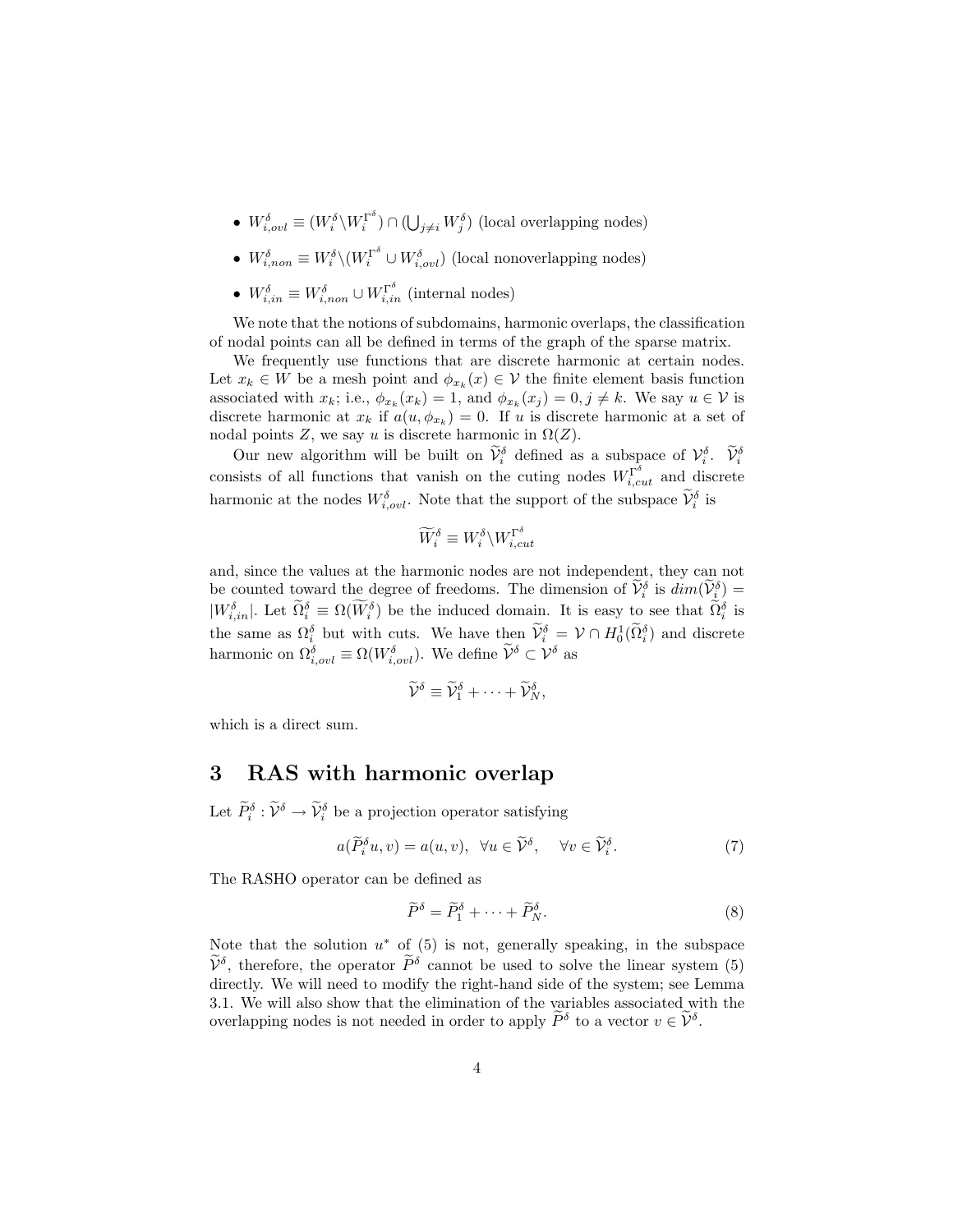We now introduce the matrix form of  $(8)$ . We define the restriction operator, or a matrix,  $\widetilde{R}_i^{\delta}$ :  $W \to \widetilde{W}_i^{\delta}$  as follows. Let  $v = (v_1, \ldots, v_n)^T$  be a vector corresponding to the nodal values of a function  $u \in V$ ; namely for any node  $x_i \in W$ ,  $v_i = u(x_i)$ . For convenience, we say "v is defined on W". Its restriction on  $\widetilde{W}_i^{\delta}$ ,  $\widetilde{R}_i^{\delta}v$ , is defined as

$$
\left(\widetilde{R}_{i}^{\delta}v\right)(x_{i}) = \begin{cases} v_{i} & \text{if } x_{i} \in \widetilde{W}_{i}^{\delta} \\ 0 & \text{otherwise.} \end{cases}
$$
\n(9)

Use this restriction operator, we define the subdomain stiffness matrix as

$$
\widetilde{A}_i^{\delta} = \widetilde{R}_i^{\delta} A (\widetilde{R}_i^{\delta})^T,
$$

which can also be obtained by the discretization of the original problem on  $\widetilde{W}_i^{\delta}$ with zero Dirichlet data on nodes  $W \setminus \widetilde{W}_{i}^{\delta}$ . If  $\widetilde{A}_{i}^{\delta}$  is subspace-invertible, we have

$$
\widetilde{P}_{i}^{\delta} = (\widetilde{R}_{i}^{\delta})^{T} \left(\widetilde{A}_{i}^{\delta}\right)^{-1} \widetilde{R}_{i}^{\delta} A
$$

and

$$
\widetilde{P}^{\delta} = \left( (\widetilde{R}_1^{\delta})^T (\widetilde{A}_1^{\delta})^{-1} \widetilde{R}_1^{\delta} + \dots + (\widetilde{R}_N^{\delta})^T (\widetilde{A}_N^{\delta})^{-1} \widetilde{R}_N^{\delta} \right) A. \tag{10}
$$

The next lemma shows how to modify the system (5) so that its solution belongs to  $\widetilde{\mathcal{V}}^{\delta}$ . A proof can be found in [2].

**Lemma 3.1** *Let* u<sup>∗</sup> *and* f *be the exact solution and the right-hand side of (5), and*

$$
w = \sum_{i=1}^{N} (\widetilde{R}_{i}^{\delta})^{T} (\widetilde{A}_{i}^{\delta})^{-1} \widetilde{R}_{i}^{0} f, \qquad (11)
$$

*then, we have*  $\tilde{u}^* = u^* - w \in \tilde{\mathcal{V}}^{\delta}$  *is the solution of the modified linear system of equations*

$$
A\widetilde{u}^* = f - Aw = \widetilde{f}.
$$

We remark that RASHO has several advantages over the classical AS. Let us recall AS briefly. Let

$$
\left(R_i^{\delta} v\right) (x_i) = \begin{cases} v_i & \text{if } x_i \in W_i^{\delta} \\ 0 & \text{otherwise.} \end{cases}
$$
 (12)

Then the AS operator takes the following matrix form

$$
P^{\delta} = ((R_1^{\delta})^T (A_1^{\delta})^{-1} R_1^{\delta} + \dots + (R_N^{\delta})^T (A_N^{\delta})^{-1} R_N^{\delta}) A, \qquad (13)
$$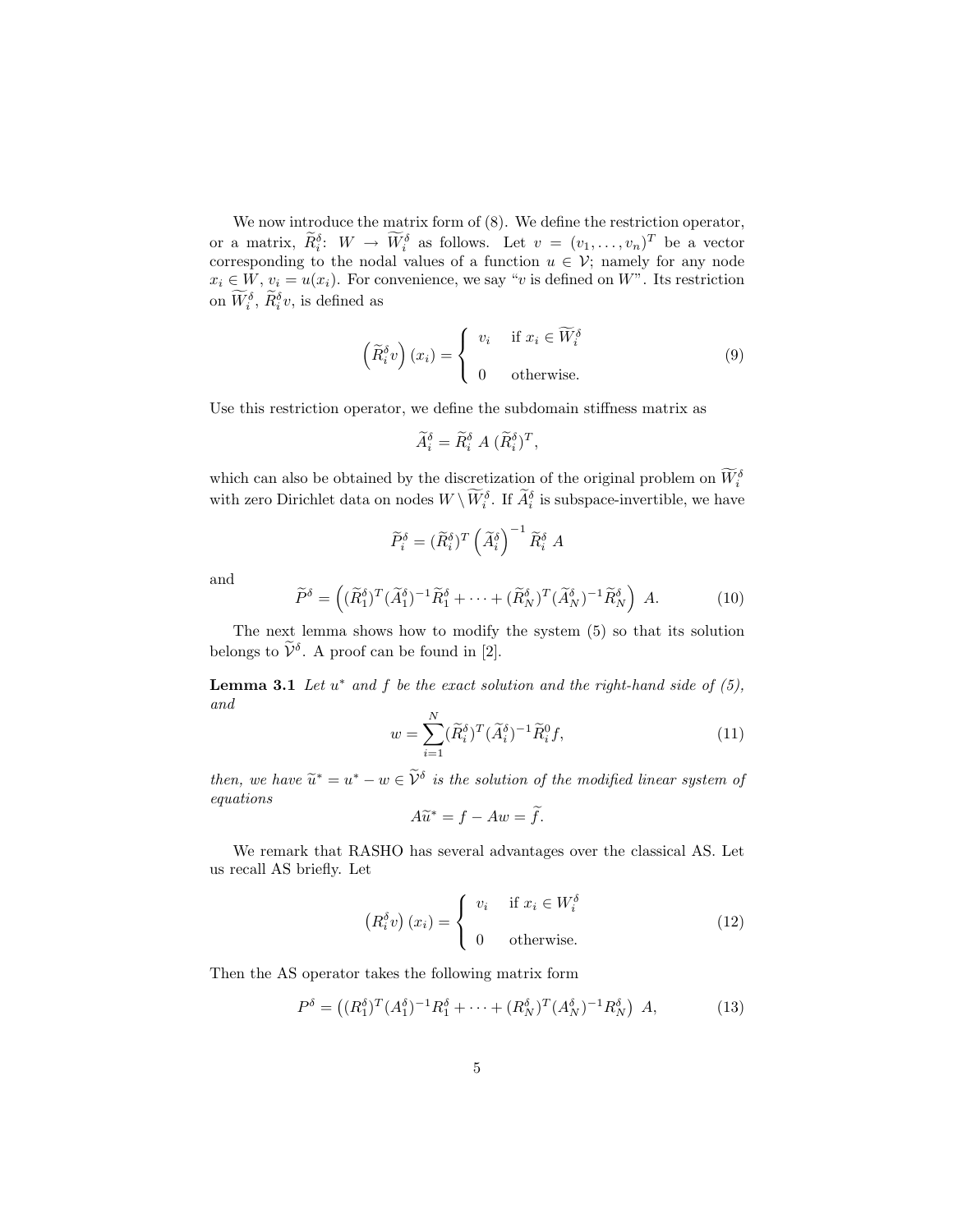where  $A_i^{\delta} = R_i^{\delta} A (R_i^{\delta})^T$ . We remark that the size of the matrix  $A_i^{\delta}$  is  $|W_i^{\delta}|$ , which is bigger than the size of the matrix  $\widetilde{A}_i^{\delta}$ , which is  $|\widetilde{W}_i^{\delta}|$ . In a distributed memory implementation, the operation  $R_i^{\delta}v$  involves moving data from one processor to another, but the operation  $\widetilde{R}_i^{\delta}v$  does not involve any communication. In RASHO, if  $u \in \widetilde{\mathcal{V}}^{\delta}$ , then it is easy to see that

$$
\widetilde{R}_i^{\delta} A u = \widetilde{R}_{i,in}^{\delta} A u,\tag{14}
$$

where  $\widetilde{R}_{i,in}^{\delta}$  is defined as

$$
\left(\widetilde{R}_{i,in}^{\delta}v\right)(x_i) = \begin{cases} v_i & \text{if } x_i \in W_{i,in}^{\delta} \\ 0 & \text{otherwise.} \end{cases}
$$
\n(15)

Therefore, for functions in  $\tilde{\mathcal{V}}^{\delta}$ , we can rewrite  $\tilde{P}^{\delta}$ , as in (10), in the following form

$$
\widetilde{P}^{\delta} = \left( (\widetilde{R}_1^{\delta})^T (\widetilde{A}_1^{\delta})^{-1} \widetilde{R}_{1,in}^{\delta} + \dots + (\widetilde{R}_N^{\delta})^T (\widetilde{A}_N^{\delta})^{-1} \widetilde{R}_{N,in}^{\delta} \right) A. \tag{16}
$$

Although the operator (16) does not look like a symmetric operator, but it is indeed symmetric when applying to functions in the subspace  $\widetilde{\mathcal{V}}^{\delta}$ . The form (14) takes the advantage of the fact that the operator  $\widetilde{R}_{i,in}^{\delta}$  is communication-free in the sense that it needs only the residual associated with nodes in  $W_{i,in}^{\Gamma^{\delta}} \subset \Omega_i^0$ . We note, however, that to compute the residual at nodes  $W_{i,in}^{\Gamma^{\delta}}$  some communications are required. The processor associated with subdomain  $\Omega_i$  needs to obtain the local solution from the neighboring subdomains at nodes connected to  $W_{i,in}^{\Gamma^{\delta}}$ . It is important to note that the amount of communications does not depend on the size of the overlap since only one layer of nodes is required. This shows that in terms of communications, the RASHO is superior to AS and RAS.

The following theorem provides an estimate of the condition number of the RASHO operator  $\widetilde{P}^{\delta}$  in terms of the mesh sizes h and H, and the overlapping factor  $\delta$ . It is interesting to see that, for the small overlap case, our condition number estimate is equivalent to the estimate for the AS preconditioner [5], while for generous overlap, our estimate is equivalent to the estimate for iterative substructuring algorithms [6].

**Theorem 3.1** [2] The RASHO operator  $\tilde{P}^{\delta}$  is symmetric in the inner product  $a(\cdot, \cdot)$ *, nonsingular, and bounded in the following sense* 

$$
C_0^{-2}a(u, u) \le a(\widetilde{P}^\delta u, u) \le C_1 a(u, u) \quad \forall u \in \widetilde{\mathcal{V}}^\delta. \tag{17}
$$

*Here*

$$
C_0^2 = C\left(\left(1 + \log\left(\frac{H}{h}\right)\right) + \frac{1}{H^2}\left(1 + \log\left(\frac{(\delta+1)h}{h}\right) + \frac{H}{(2\delta+1)h}\right)\right).
$$

*The constants*  $C, C_1 > 0$  *are independent of h, H, and*  $\delta$ *.*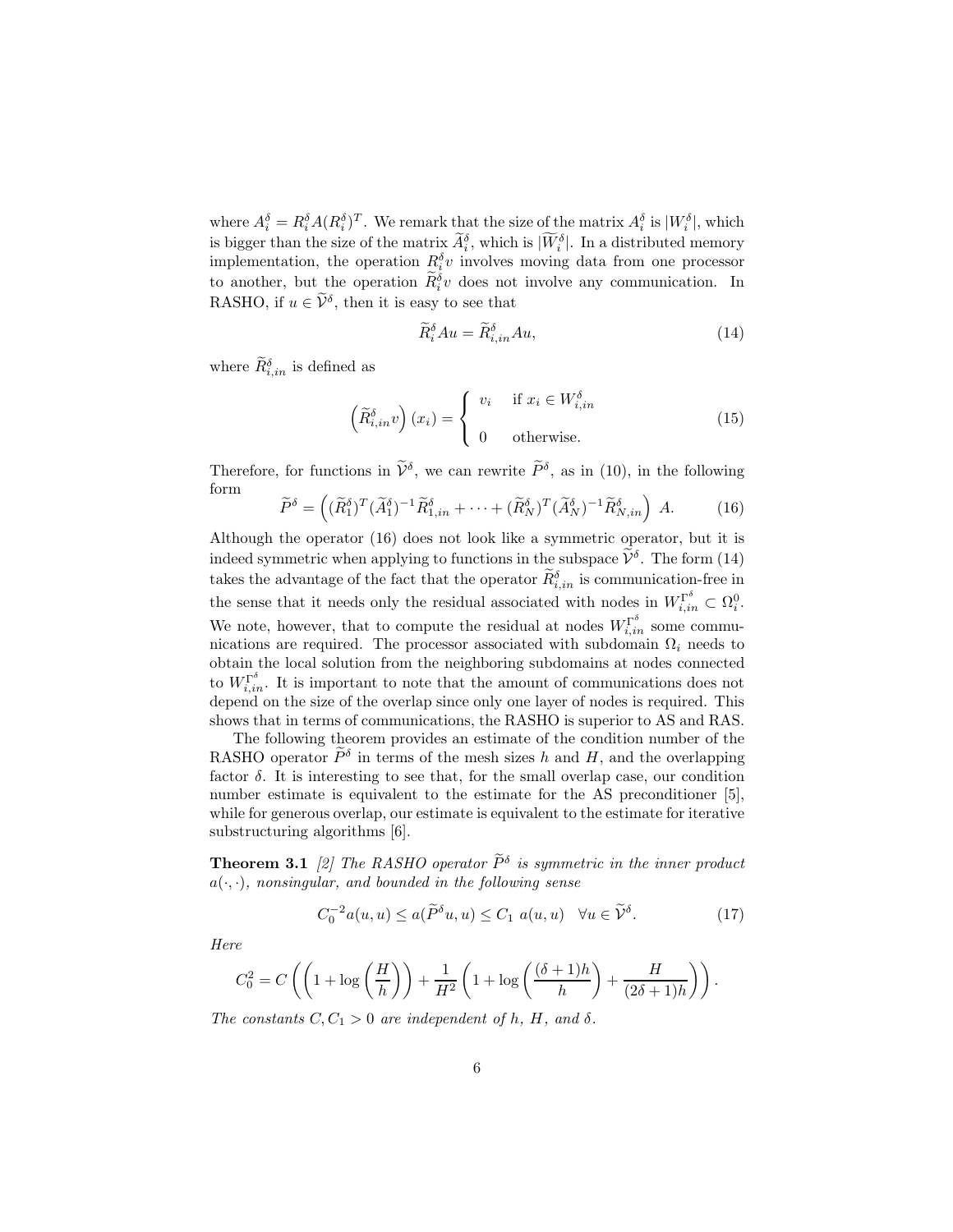Table 1: RASHO and AS preconditioned CG for solving the Poisson's equation on a  $128 \times 128$  mesh decomposed into  $2 \times 2 = 4$  subdomains with overlap *ovlp.* The AS/CG results are shown in (). The " $+1$ " is for the preprocessing step needed for RASHO.

| ovlp | iter       | cond           | max        | min                          |
|------|------------|----------------|------------|------------------------------|
|      | 42 (42)    | 129.(129.)     | 1.98(1.98) | 0.0154~(0.0154)              |
|      | $24+1(28)$ | 48.4(86.3)     |            | $1.94(4.00)$ 0.0402 (0.0464) |
| 2    | $20+1(23)$ | $33.3\ (51.8)$ | 1.91(4.00) | $\mid$ 0.0574 (0.0773)       |
| 3    | $18+1(20)$ | 27.2(37.0)     | 1.89(4.00) | $\mid$ 0.0694 (0.1081)       |

#### **4 Numerical experiments**

We present some numerical results for solving the Poisson's equation on the unit square with zero Dirichlet boundary conditions. We compare the performance of RASHO/CG and AS/CG in terms of the number of iterations and the condition numbers. We pay particular attention to the dependence on the number of subdomains and the size of the overlap.

In order to use RASHO/CG, we need to modify the linear system by forcing its modified solution to belong to  $\widetilde{\mathcal{V}}^{\delta}$ . To do so, we use the formula (11). The stopping condition for CG is to reduce the energy norm of the initial residual by a factor of  $10^{-6}$ . The exact solution of the equation is taken to be  $u(x, y) = e^{5(x+y)} \sin(\pi x) \sin(\pi y)$ . All subdomain problems are solved exactly. The iteration count (iter), the condition number (cond), the maximum (max) and minimum (min) eigenvalues of the preconditioned matrix are summerized in Table 1, and Table 2. It is clear that the newly introduced RASHO/CG is always better than the classical AS/CG in terms of the iteration counts and the condition numbers. Although we do not have any parallel results to report at this point, we are confident that RASHO/CG would be even better than AS/CG on a parallel computers with distributed memory since much less communication is required.

## **References**

- [1] S. Balay, W. Gropp, L. McInnes, and B. Smith, *The Portable Extensible Toolkit for Scientific Computing (PETSc)*, www.mcs.anl.gov/petsc, 2000.
- [2] X.-C. Cai, M. Dryja, and M. Sarkis, *Restricted additive Schwarz preconditioners with harmonic overlap for symmetric positive definite linear systems*, 2001. (in preparation)